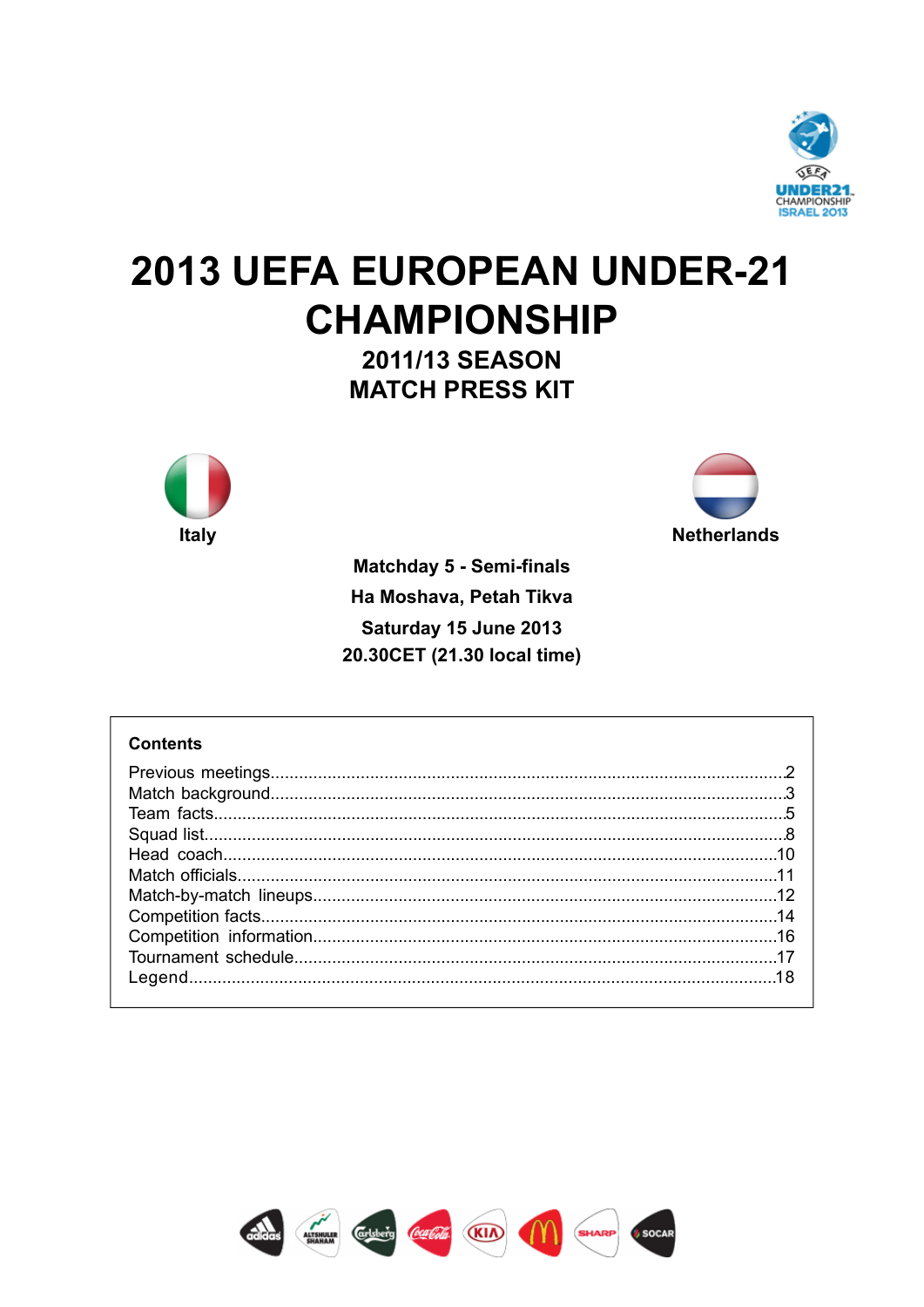# **Previous competitive meetings**

# **Head to Head**

#### **UEFA European Under-21 Championship**

| <b>Date</b> | <b>Stage</b> | <b>Match</b>        |            |   |      |  | <b>Result</b> |      |   | Venue                  |            |   | <b>Goalscorers</b> |  |            |   |   |              |           |           |
|-------------|--------------|---------------------|------------|---|------|--|---------------|------|---|------------------------|------------|---|--------------------|--|------------|---|---|--------------|-----------|-----------|
| 29/05/06    | GS-FT        | Netherlands - Italy |            |   |      |  | $1 - 0$       |      |   | De Ridder 74<br>Aveiro |            |   |                    |  |            |   |   |              |           |           |
|             |              |                     |            |   |      |  |               |      |   |                        |            |   |                    |  |            |   |   |              |           |           |
|             |              |                     |            |   | Home |  |               | Away |   |                        |            |   | <b>Final</b>       |  |            |   |   | <b>Total</b> |           |           |
|             |              |                     | <b>Pld</b> | W | D    |  | <b>Pld</b>    | W    | D |                        | <b>Pld</b> | W |                    |  | <b>Pld</b> | W | D |              | <b>GF</b> | <b>GA</b> |
| Italy       |              |                     | 0          |   |      |  |               | U    |   |                        |            | 0 |                    |  |            |   | U |              |           |           |
| Netherlands |              |                     |            |   |      |  |               |      |   | 0                      |            |   |                    |  |            |   |   |              |           |           |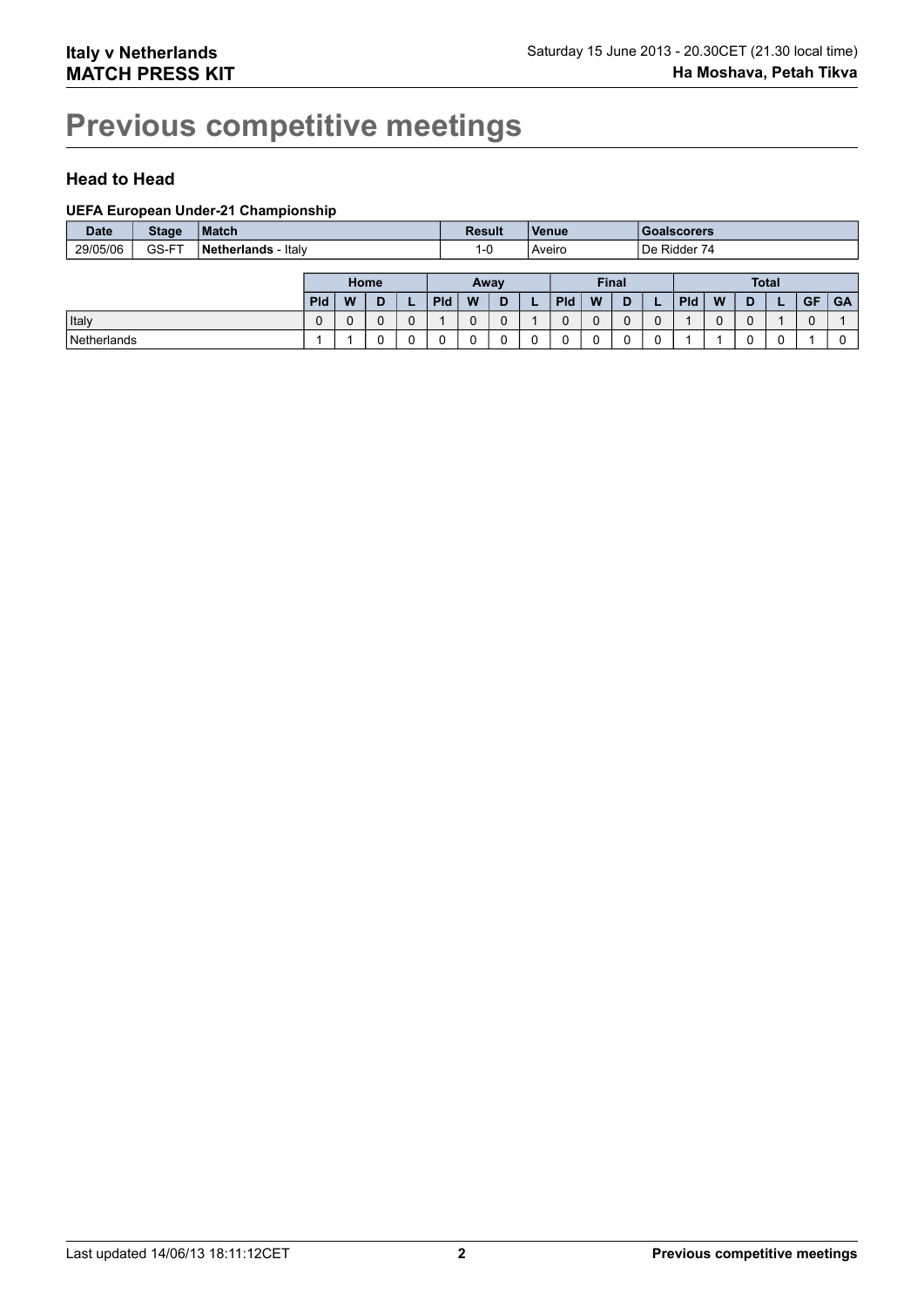# **Match background**

Italy will take on the Netherlands in Saturday's second UEFA European Under-21 Championship semi-final at Ha Moshava Stadium.

• Unbeaten Italy reached the last four by winning Group A and now find the Netherlands, Group B runners-up, barring their path to a record seventh final.

#### **Past meetings**

• Daniel de Ridder scored the only goal after 74 minutes when the Netherlands beat Italy 1-0 in Aveiro in the group stage of the 2006 final tournament. That Dutch victory secured qualification for the semi-finals at the Azzurrini's expense and Foppe de Haan's side went on to lift the trophy.

• Italy won the nations' most recent U21 friendly 3-0 in Leeuwarden in what was coach Devis Mangia's debut at the helm on 15 August last year. Lorenzo Insigne scored in the first minute and by half-time Italy had the game wrapped up after further goals by Ciro Immobile and Alessandro Florenzi.

• The lineups at the Sportpark Cambuur Stadium were:

**Netherlands**: Zoet, Kappelhof (Dijks 46), Blind, Van Dijk, Van Aanholt, Bacuna, Wildschut (Van la Parra 46), Fer (Van Haaren 65), De Jong (Foor 65), Van Ginkel, John (Zeefuik 65).

**Italy**: Bardi; Donati, Capuano, Caldirola (Masi 62), Frascatore (Romagnoli 80), Florenzi (Laribi 70), Marrone (Rossi 46), Viviani (Crimi 46), Insigne (Sala 46); Immobile, De Luca (Longo 62).

#### **Match background**

• Italy have a better pedigree than any other team in the competition with an unmatched five U21 titles to their name, while the Netherlands were twice winners, in 2006 and 2007.

• Italy's semi-final record in the U21 tournament is P9 W5 L4. They last reached this stage in 2009 in Sweden, succumbing 1-0 to eventual champions Germany.

• The Netherlands have contested only four semi-finals previously. When they got to the last four for the second time in 1998 – losing to Greece – the other semi was between Spain and Norway, just like this year.

• The winning side will face the winners of the Spain v Norway semi-final in the final on 18 June at Jerusalem's Teddy Stadium.

#### **Team ties**

• Marco Verratti came off the bench to score his first goal for Italy's senior side, a stoppage-time equaliser, in the 1-1 friendly draw with the Netherlands on 6 February. Alessandro Florenzi also appeared as a substitute while Kevin Strootman, Stefan de Vrij, Bruno Martins Indi, Jordy Clasie, Adam Maher and debutants Daley Blind and Ola John all started for the Dutch. Ricardo van Rhijn featured as an Oranje substitute.

• Strootman played in PSV Eindhoven's 3-0 home victory over Insigne's SSC Napoli in the 2012/13 UEFA Europa League group stage, with Memphis Depay and Georginio Wijnaldum both unused substitutes. The latter pair played – with Strootman a spectator – in PSV's 3-1 win in the return in Naples.

• Cristiano Biraghi made his first-team debut for FC Internazionale Milano as a last-minute substitute in a 1-0 UEFA Champions League success over an FC Twente team including Luuk de Jong in the 2010/11 group stage. John was on the bench.

• Blind's father Danny captained AFC Ajax in their 1995 UEFA Champions League final triumph against AC Milan.

• Netherlands coach Cor Pot was assistant boss of the FC Zenit St Petersburg side whose reign as UEFA Cup holders ended with a 2-1 aggregate loss to Udinese Calcio in the 2008/09 round of 16.

#### **Penalty shoot-outs**

• Italy have won one past semi-final on penalties, beating France 5-3 after a goalless draw in 1994. The Azzurrini also ousted Spain 5-4 in a final shoot-out in 1996 and overcame Portugal 4-3 in an Olympic play-off in 2007. However, they did lose 3-0 to Spain on penalties in the two-legged 1986 final.

• The Netherlands' only shoot-out in the latter stages brought a 13-12 victory over England in the 2007 semi-finals.

### **Italy news**

• Coach Mangia is hopeful of having Insigne back from the ankle injury he sustained in the second game against Israel.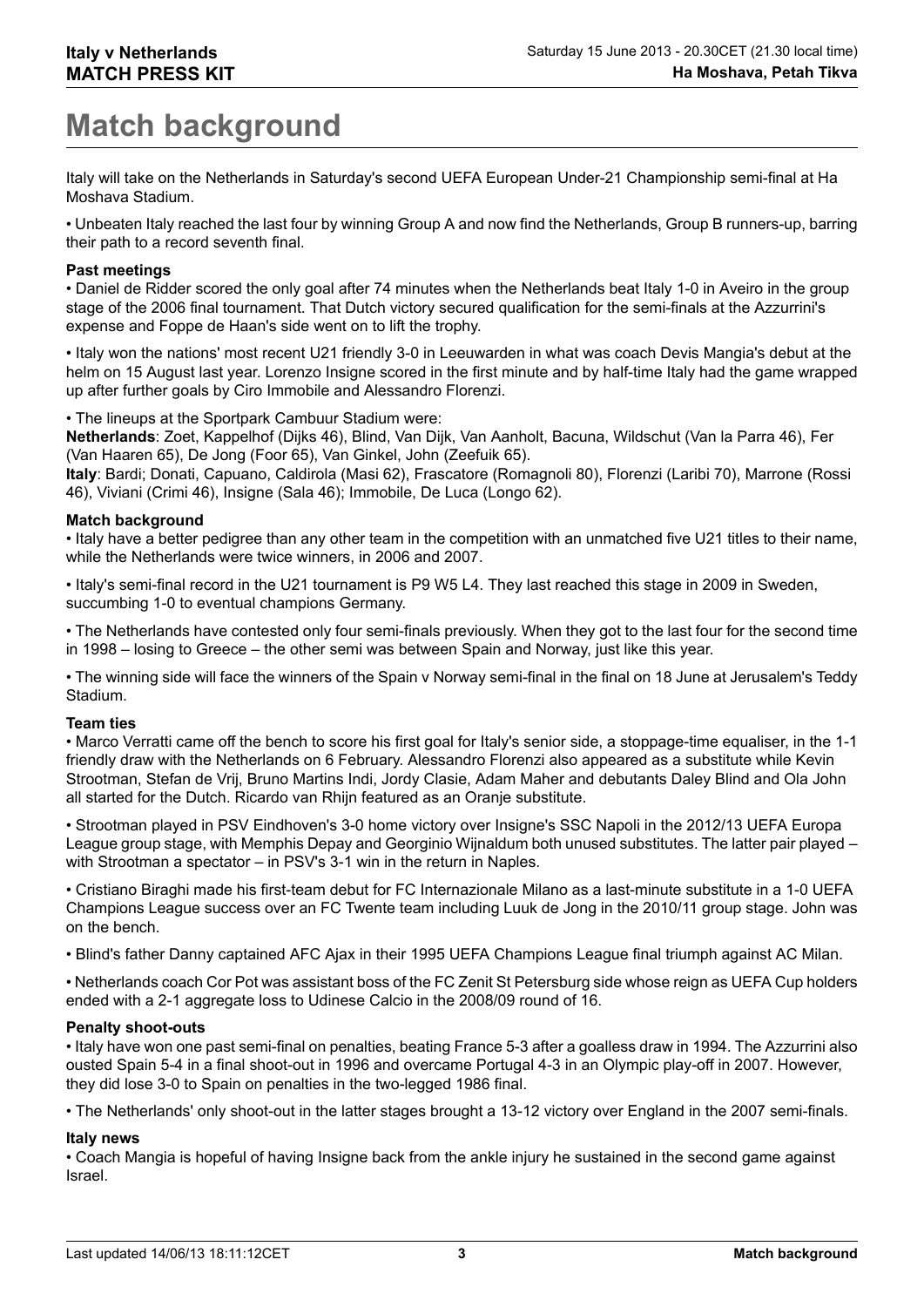• The squad's most serious casualty to date, Luca Marrone, has stayed on to support his team-mates in the semi-final after his club, Juventus, responded positively to his request to remain in Israel.

• Mangia has reiterated his desire to win in a certain style. "Playing good football is essential," he said. "Based on how we started to think since I took over, we've always said it's important to win, but it's even more important the manner in which you win."

#### **Netherlands news**

• Bram Nuytinck was ruled out of the remainder of the championship on Thursday after an MRI scan confirmed a problem with his left knee, which flared up during the previous evening's match against Spain. The RSC Anderlecht defender returned to his club straight away for treatment.

• Strootman and De Vrij are both training fully and available for selection following very minor niggles.

• The Netherlands underwent a gentle recovery session at the team hotel on Thursday morning before recreational time and interviews on the beach. Pot's men had a closed training session on Thursday evening prior to going to a restaurant for dinner.

• Van Rhijn celebrated his 22nd birthday on Thursday with a cake and balloons.

• If he figures in the semi-final, Leroy Fer will equal Arnold Bruggink's record as the Netherlands' most-capped player at U21 level, with 31 appearances.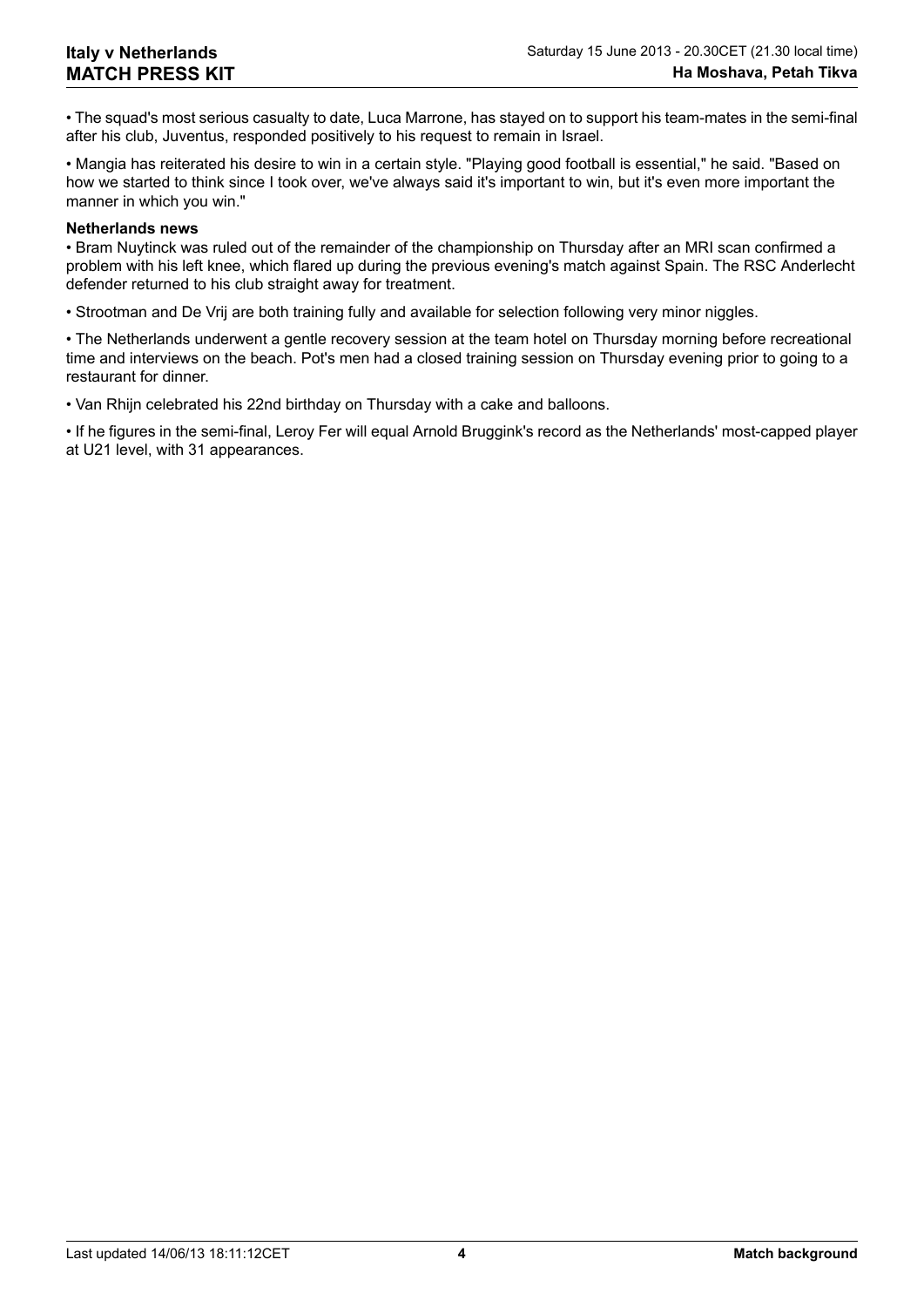# **Team facts**

### **Italy**

**Final tournament record 2009:** semi-finals **2007:** group stage **2006:** group stage **2004:** winners **2002:** semi-finals **2000:** winners **1996:** winners **1994:** winners **1992:** winners **1990:** semi-finals **1988:** quarter-finals **1986:** runners-up **1984:** semi-finals **1982:** quarter-finals **1980:** quarter-finals **1978:** quarter-finals

# **All-time competitive record**

P206 W127 D47 L32

**2013 qualifying (including play-off)** P10 W8 D1 L1 F31 A10 **Top scorers:** Manolo Gabbiadini (6), Ciro Immobile (4) **Ever presents:** Luca Marrone

### **Italy U21s capped at senior level**

Mattia Destro (4), Marco Verratti (3), Alessandro Florenzi (2), Lorenzo Insigne (1), Manolo Gabbiadini (1), Fabio Borini (1)

# **Players with previous U21 final tournament experience**

Sweden 2009: Alberto Paloschi

### **Most capped player**

All-time: Andrea Pirlo (46) Current: Luca Marrone (31)

# **Leading scorer**

All-time: Alberto Gilardino (19) Current: Manolo Gabbiadini (12)

# **Biggest wins**

**Final tournament:** Italy 4-0 Israel 08/06/2013 Group stage, Bloomfield Stadium, Tel Aviv

### **Qualifying:**

Italy 7-0 Liechtenstein 06/09/2012 2013 qualifying group stage, Stadio Ceravolo, Catanzaro

Italy 8-1 Wales 05/09/2003 2004 qualifying group stage, Stadio Fortunato, Pavia

Italy 7-0 Estonia 23/03/1995 1996 qualifying group stage, Stadio Ceravolo, Catanzaro

# **Heaviest defeats**

**Final tournament:** USSR 3-1 Italy, 02/04/1980 Quarter-finals, Razdam Stadium, Jereven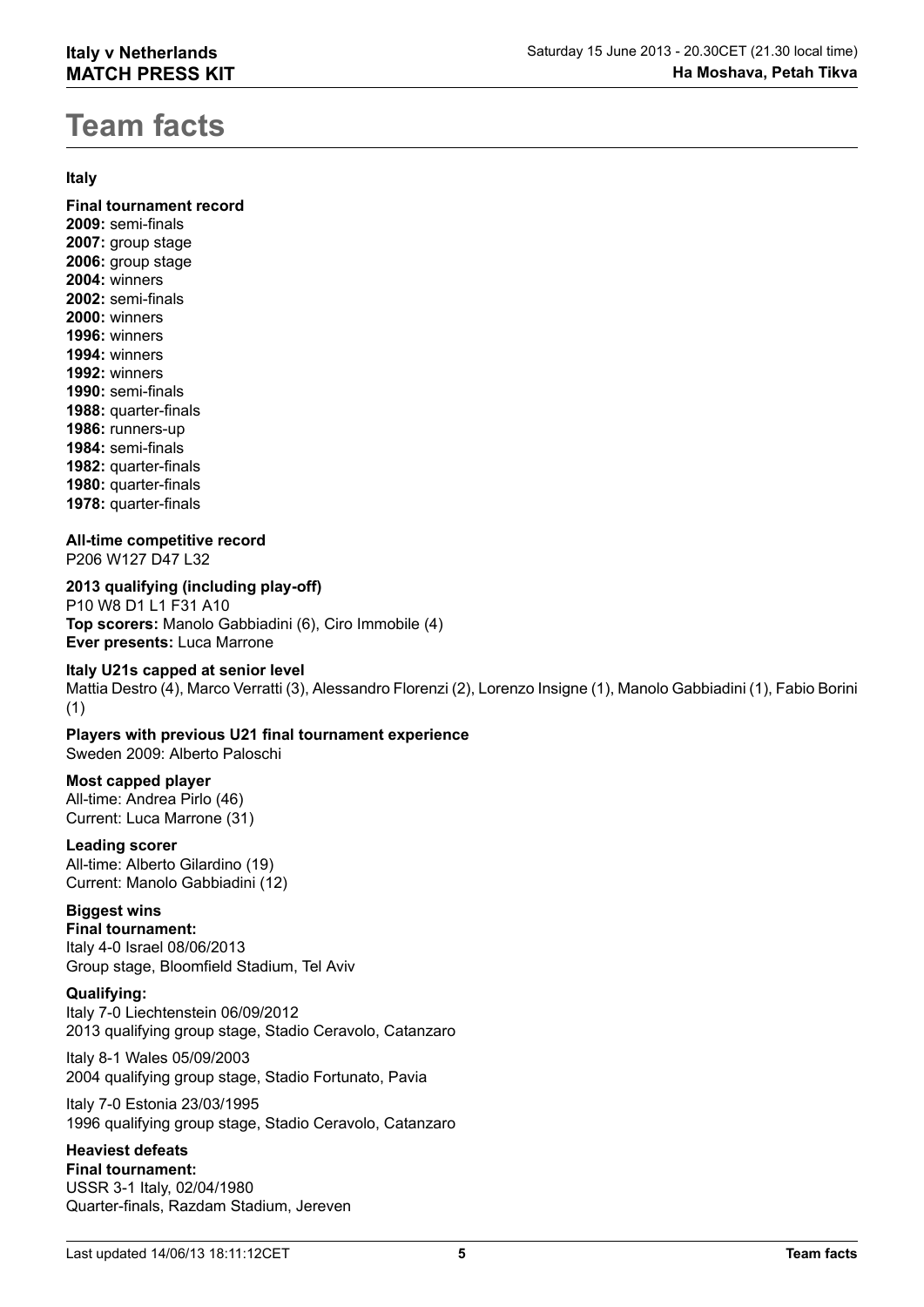England 3-1 Italy, 18/04/1984 Quarter-finals, Maine Road, Manchester

#### **Qualifying:**

Norway 6-0 Italy 05/06/1991 1992 qualifying group stage, Stavanger Stadion, Stavanger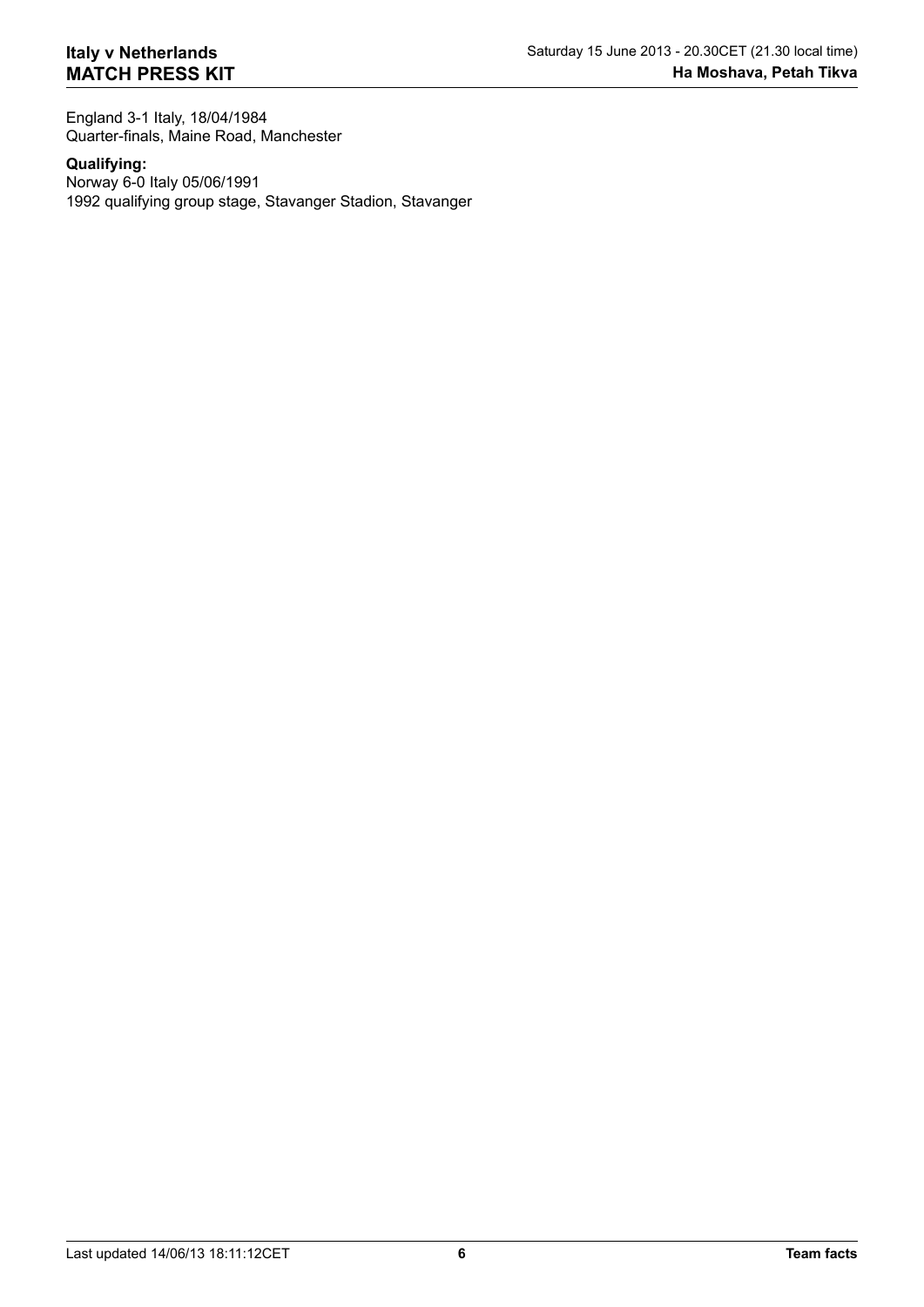### **Netherlands**

**Final tournament record**

**2007:** winners **2006:** winners **2000:** group stage **1998:** semi-finals **1992:** quarter-finals **1988:** semi-finals

**All-time competitive record** P157 W88 D29 L40

#### **2013 qualifying (including play-off)**

P10 W8 D1 L1 F25 A3 **Top scorer:** Género Zeefuik (7) **Ever presents:** Kelvin Leerdam

#### **Netherlands U21s capped at senior level**

Kevin Strootman (18 caps), Bruno Martins Indi (9), Luuk de Jong (7), Ricardo van Rhijn (6), Jordy Clasie (5), Stefan de Vrij (5), Adam Maher (4), Daley Blind (3), Georginio Wijnaldum (2), Leroy Fer (2), Marco van Ginkel (1), Ola John (1)

**Players with previous U21 final tournament experience** None

### **Most capped player**

All-time: Arnold Bruggink (31) Current: Leroy Fer (30)

#### **Leading scorer**

All-time: Klaas-Jan Huntelaar (18) Current: Georginio Wijnaldum (10)

## **Biggest wins**

**Final tournament:** Netherlands 5-1 Russia 09/06/2013 Group stage, Teddy Stadium, Jerusalem

#### **Qualifying:**

San Marino 0-7 Netherlands 29/04/1997 1998 qualifying group stage, Stadio di Serravalle, Serravalle

# **Heaviest defeats**

**Final tournament:** Spain 3-0 Netherlands 12/06/2013 2013 group stage, Ha Moshava, Petah Tikva

Netherlands 0-3 Greece 26/05/1998 1998 semi-final, Steaua Stadium, Bucharest

#### **Qualifying:**

England 3-0 Netherlands 27/04/1993 1994 qualifying group stage, Fratton Park, Portsmouth

Spain 4-1 Netherlands 04/06/1999 2000 qualifying group stage, Los Pajaritos, Soria

Portugal 3-0 Netherlands 27/03/2001 2002 qualifying group stage, Dr Machado De Matos, Felgueiras

Netherlands 0-3 Czech Republic 28/03/2003 2004 qualifying group stage, Sportcentrum Maaspoort, 's-Hertogenbosch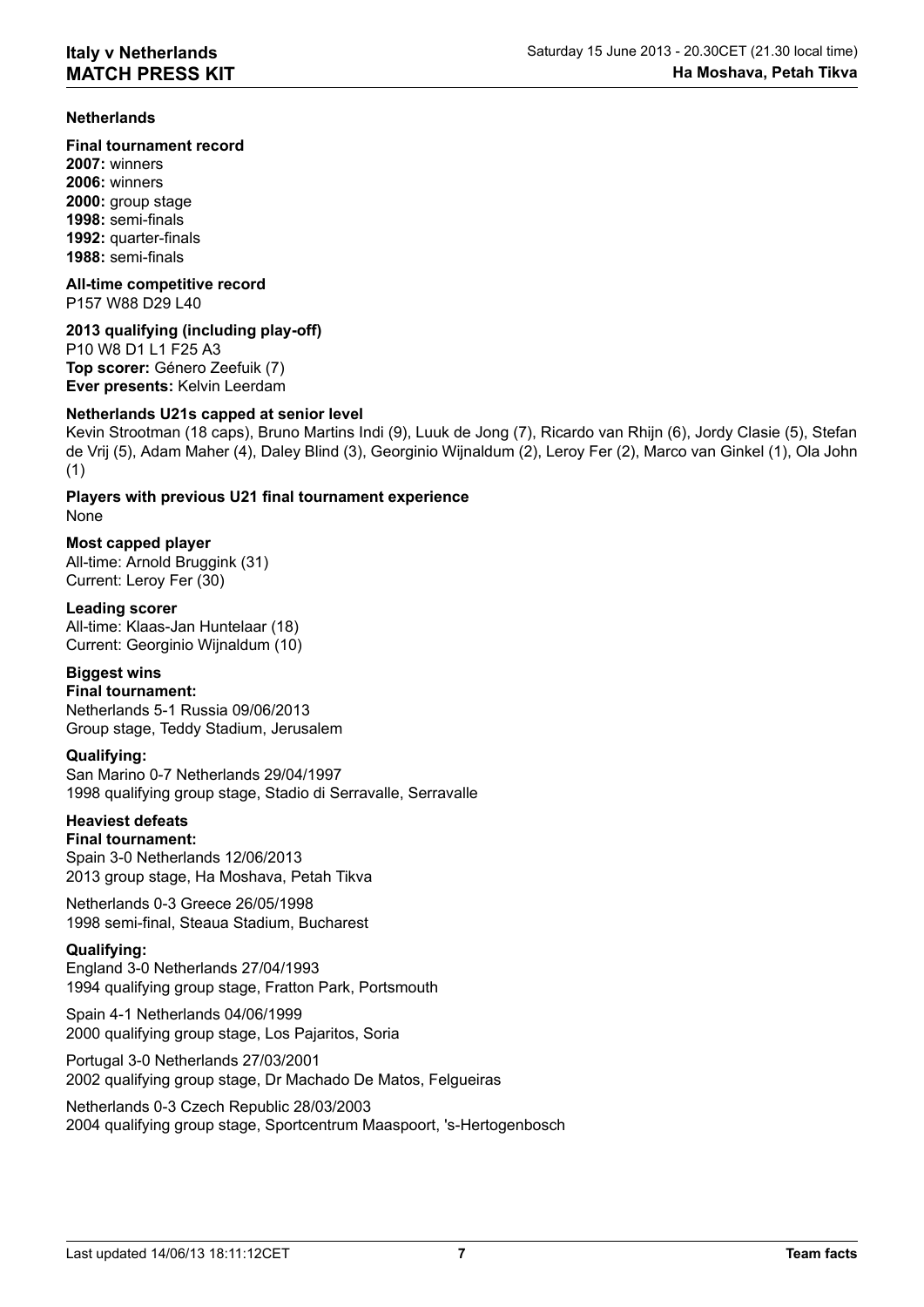# **Squad list**

# **Italy**

|                |                      |            |     |                          |                | <b>Current season</b> |                          |                | <b>Overall</b> |                 |                          |
|----------------|----------------------|------------|-----|--------------------------|----------------|-----------------------|--------------------------|----------------|----------------|-----------------|--------------------------|
|                |                      |            |     |                          |                | Qual.                 |                          |                | FT             | U <sub>21</sub> |                          |
|                | No Player            | <b>DoB</b> | Age | <b>Club</b>              | D              | Pld                   | GIs                      | Pld            | GIs            | Pld             | GIs                      |
|                | <b>Goalkeepers</b>   |            |     |                          |                |                       |                          |                |                |                 |                          |
| $\mathbf{1}$   | Francesco Bardi      | 18/01/92   | 21  | FC Internazionale Milano | $\overline{a}$ | 6                     | $\overline{\phantom{a}}$ | 3              | ä,             | 9               | $\overline{\phantom{0}}$ |
| 12             | Simone Colombi       | 01/07/91   | 21  | Atalanta BC              |                |                       |                          |                |                | $\overline{a}$  | $\overline{\phantom{a}}$ |
| 22             | Nicola Leali         | 17/02/93   | 20  | Juventus                 |                |                       | $\overline{a}$           | ä,             |                | Ĭ.              | $\overline{a}$           |
|                | <b>Defenders</b>     |            |     |                          |                |                       |                          |                |                |                 |                          |
| $\overline{2}$ | Giulio Donati        | 05/02/90   | 23  | FC Internazionale Milano | $\overline{a}$ | 4                     | $\overline{a}$           | 3              | ä,             | 7               | $\overline{a}$           |
| 3              | Cristiano Biraghi    | 01/09/92   | 20  | FC Internazionale Milano |                |                       |                          | $\mathbf 2$    |                | $\overline{c}$  | $\overline{a}$           |
| 5              | Marco Capuano        | 14/10/91   | 21  | Pescara                  | $\overline{a}$ | $\overline{7}$        | $\overline{a}$           | 1              | ä,             | 8               | $\overline{a}$           |
| 6              | Luca Caldirola       | 01/02/91   | 22  | <b>Brescia Calcio</b>    | $\overline{a}$ | 9                     | 1                        | 3              | $\blacksquare$ | 12              | 1                        |
| 13             | Matteo Bianchetti    | 17/03/93   | 20  | FC Internazionale Milano |                |                       | $\overline{a}$           | $\mathbf 2$    |                | $\overline{c}$  |                          |
| 19             | Vasco Regini         | 09/09/90   | 22  | Empoli FC                | $\overline{a}$ |                       | $\overline{a}$           | 1              | $\blacksquare$ | $\mathbf{1}$    | $\overline{a}$           |
|                | <b>Midfielders</b>   |            |     |                          |                |                       |                          |                |                |                 |                          |
|                | Marco Verratti       | 05/11/92   | 20  | Paris Saint-Germain FC   | $\overline{a}$ | 1                     | $\qquad \qquad -$        | 2              | ä,             | 3               | $\overline{a}$           |
| $\overline{7}$ | Alessandro Florenzi  | 11/03/91   | 22  | <b>AS Roma</b>           |                | 9                     | $\overline{2}$           | 3              | 1              | 12              | 3                        |
| 8              | Luca Marrone         | 28/03/90   | 23  | Juventus                 | $\overline{a}$ | 10                    | $\overline{\phantom{a}}$ | 1              | ä,             | 18              | 1                        |
| 16             | Andrea Bertolacci    | 11/01/91   | 22  | Genoa CFC                |                | 3                     | $\overline{a}$           | 1              | 1              | 4               | $\mathbf{1}$             |
| 21             | Fausto Rossi         | 03/12/90   | 22  | Juventus                 | $\overline{a}$ | 8                     | 1                        | 3              | ä,             | 11              | 1                        |
| 23             | Marco Crimi          | 17/03/90   | 23  | Grosseto                 |                | 3                     | $\overline{a}$           | 1              | $\blacksquare$ | $\overline{4}$  | $\overline{a}$           |
|                | <b>Forwards</b>      |            |     |                          |                |                       |                          |                |                |                 |                          |
| 9              | Ciro Immobile        | 20/02/90   | 23  | Genoa CFC                |                | 5                     | 4                        | $\mathbf 2$    | ä,             | $\overline{7}$  | 4                        |
| 10             | Lorenzo Insigne      | 04/06/91   | 22  | <b>SSC Napoli</b>        | $\overline{a}$ | 5                     | 3                        | $\overline{2}$ | 1              | $\overline{7}$  | $\overline{4}$           |
| 11             | Manolo Gabbiadini    | 26/11/91   | 21  | Juventus                 |                | 7                     | 6                        | 3              | $\overline{2}$ | 10              | 8                        |
| 14             | Mattia Destro        | 20/03/91   | 22  | AS Roma                  |                | 5                     | 3                        | 3              | $\blacksquare$ | 11              | 4                        |
| 15             | Nicola Sansone       | 10/09/91   | 21  | Parma FC                 | $\overline{a}$ |                       | $\overline{a}$           | $\overline{2}$ | ä,             | $\overline{c}$  | $\overline{a}$           |
| 17             | Alberto Paloschi     | 04/01/90   | 23  | AC Chievo Verona         |                | 6                     | $\mathbf{1}$             | 1              |                | 12              | $\overline{2}$           |
|                | 18 Riccardo Saponara | 21/12/91   | 21  | <b>AC Milan</b>          | $\overline{a}$ | 5                     | 1                        | $\overline{2}$ | 1              | 7               | $\overline{c}$           |
| 20             | Fabio Borini         | 29/03/91   | 22  | Liverpool FC             |                | $\overline{2}$        | $\mathbf{1}$             | 1              | ä,             | 6               | $\mathbf{1}$             |
|                | Coach                |            |     |                          |                |                       |                          |                |                |                 |                          |
|                | Devis Mangia         | 06/06/74   | 39  |                          | $\overline{a}$ | 4                     | $\overline{a}$           | 3              |                | 4               |                          |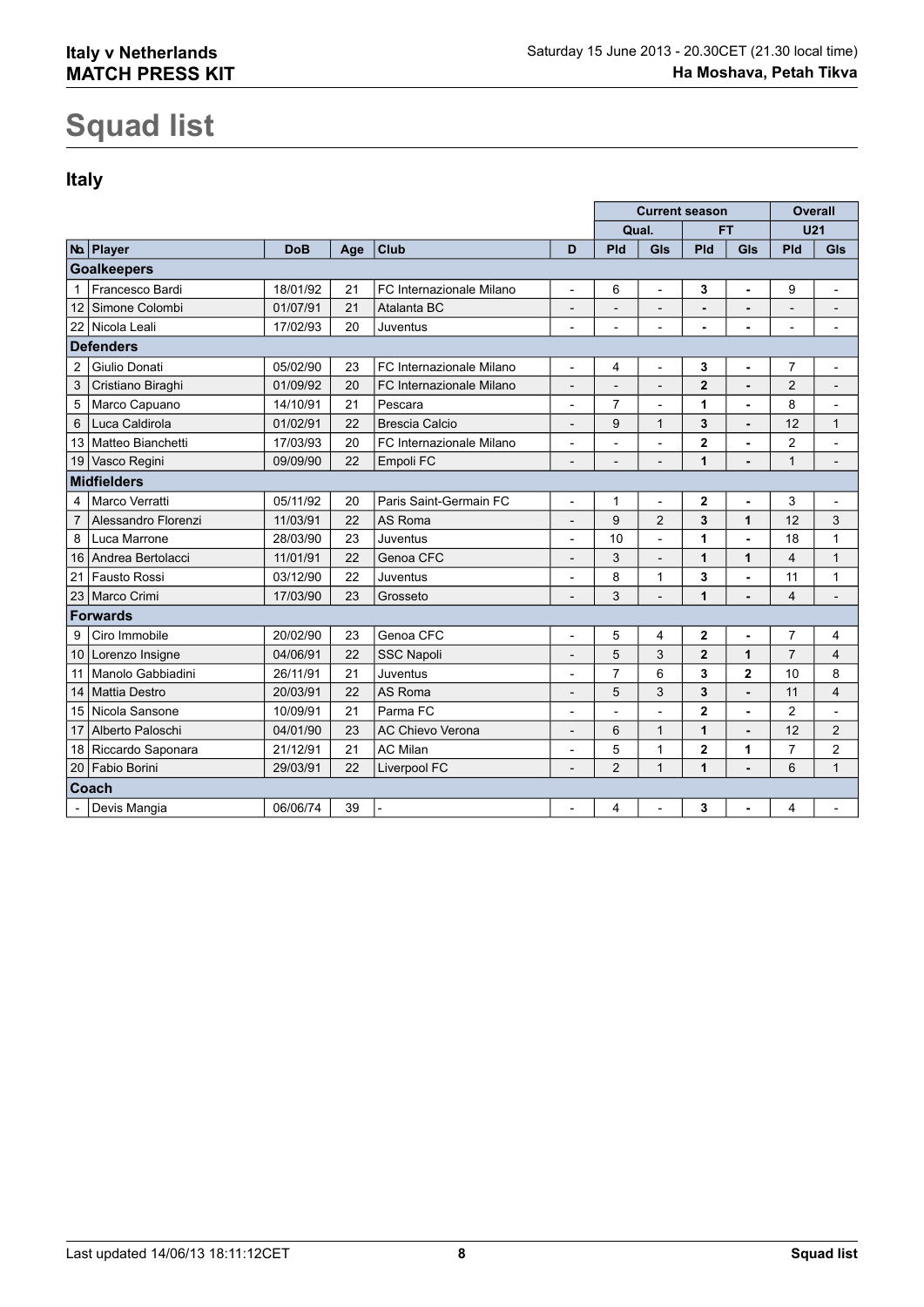# **Netherlands**

|                |                           |            |     |                              |                          | <b>Current season</b>    |                          |                         | <b>Overall</b> |                |                          |
|----------------|---------------------------|------------|-----|------------------------------|--------------------------|--------------------------|--------------------------|-------------------------|----------------|----------------|--------------------------|
|                |                           |            |     |                              |                          | Qual.                    |                          |                         | <b>FT</b>      | <b>U21</b>     |                          |
|                | No Player                 | <b>DoB</b> | Age | Club                         | D                        | Pld                      | GIs                      | Pld                     | GIs            | Pld            | GIs                      |
|                | <b>Goalkeepers</b>        |            |     |                              |                          |                          |                          |                         |                |                |                          |
|                | Jeroen Zoet               | 06/01/91   | 22  | <b>PSV Eindhoven</b>         | $\overline{\phantom{0}}$ | 9                        | $\overline{\phantom{a}}$ | 2                       | ÷,             | 12             | $\overline{a}$           |
| 16             | Marco Bizot               | 10/03/91   | 22  | FC Groningen                 | $\overline{a}$           | $\overline{c}$           | $\overline{\phantom{0}}$ | 1                       | $\blacksquare$ | 3              | $\overline{a}$           |
|                | 23 Nick Marsman           | 01/10/90   | 22  | FC Twente                    |                          |                          |                          |                         | ä,             |                |                          |
|                | <b>Defenders</b>          |            |     |                              |                          |                          |                          |                         |                |                |                          |
| $\overline{c}$ | Ricardo van Rhijn         | 13/06/91   | 22  | AFC Ajax                     | $\overline{\phantom{a}}$ | $\overline{c}$           | $\overline{\phantom{0}}$ | $\overline{2}$          | ٠              | 4              | $\overline{a}$           |
| 3              | Stefan de Vrij            | 05/02/92   | 21  | Feyenoord                    |                          | 6                        | $\overline{a}$           | 2                       |                | 8              | $\overline{\phantom{a}}$ |
| $\overline{4}$ | <b>Bruno Martins Indi</b> | 08/02/92   | 21  | Feyenoord                    | $\overline{a}$           | 3                        | $\overline{a}$           | $\overline{2}$          | $\blacksquare$ | 5              | $\overline{\phantom{a}}$ |
| 5              | Daley Blind               | 09/03/90   | 23  | <b>AFC Ajax</b>              | -                        | $\overline{7}$           | $\overline{\phantom{0}}$ | $\overline{2}$          | $\blacksquare$ | 13             | $\overline{a}$           |
| 13             | Mike van der Hoorn        | 15/10/92   | 20  | <b>FC Utrecht</b>            |                          |                          |                          | 1                       | ÷              | $\mathbf{1}$   | $\overline{\phantom{a}}$ |
| 14             | <b>Bram Nuytinck</b>      | 04/05/90   | 23  | <b>RSC Anderlecht</b>        | $\qquad \qquad -$        | 9                        | 1                        | $\mathbf{1}$            | $\blacksquare$ | 12             | 1                        |
|                | 20 Patrick van Aanholt    | 29/08/90   | 22  | Vitesse                      | $\overline{a}$           | 3                        | $\overline{a}$           | 1                       | ÷,             | 4              | $\overline{a}$           |
|                | <b>Midfielders</b>        |            |     |                              |                          |                          |                          |                         |                |                |                          |
| 6              | Jordy Clasie              | 27/06/91   | 21  | Feyenoord                    | $\overline{a}$           | 6                        | 1                        | 2                       | ä,             | 8              | 1                        |
| 8              | Kevin Strootman           | 13/02/90   | 23  | <b>PSV Eindhoven</b>         | $\overline{\phantom{a}}$ |                          | $\overline{\phantom{a}}$ | $\overline{2}$          | L,             | 8              |                          |
| 10             | <b>Adam Maher</b>         | 20/07/93   | 19  | <b>AZ Alkmaar</b>            |                          | 5                        |                          | 3                       | 1              | 8              | 1                        |
| 12             | Kelvin Leerdam            | 24/06/90   | 22  | Feyenoord                    | $\qquad \qquad -$        | 10                       | $\overline{a}$           | 1                       | $\blacksquare$ | 11             | $\overline{a}$           |
| 17             | Leroy Fer                 | 05/01/90   | 23  | FC Twente                    | $\overline{a}$           | $\overline{7}$           | 3                        | 3                       | $\overline{2}$ | 18             | 5                        |
| 18             | Marco van Ginkel          | 01/12/92   | 20  | Vitesse                      |                          | 9                        | 3                        | $\overline{2}$          |                | 11             | 3                        |
| 19             | Tonny Trindade de Vilhena | 03/01/95   | 18  | Feyenoord                    | $\overline{\phantom{a}}$ | $\overline{a}$           | $\overline{\phantom{0}}$ | 1                       | ä,             | 1              | $\overline{\phantom{a}}$ |
|                | <b>Forwards</b>           |            |     |                              |                          |                          |                          |                         |                |                |                          |
| 7              | Florian Jozefzoon         | 09/02/91   | 22  | <b>RKC Waalwijk</b>          | $\overline{a}$           |                          | $\overline{a}$           | $\overline{\mathbf{c}}$ |                | $\overline{2}$ | $\overline{a}$           |
| 9              | Luuk de Jong              | 27/08/90   | 22  | VfL Borussia Mönchengladbach | $\overline{a}$           | $\overline{2}$           | $\mathbf{1}$             | $\overline{2}$          | 1              | 10             | 3                        |
| 11             | Ola John                  | 19/05/92   | 21  | SL Benfica                   | $\overline{a}$           | 4                        | $\overline{a}$           | 2                       | 1              | 6              | 1                        |
| 15             | Georginio Wijnaldum       | 11/11/90   | 22  | <b>PSV Eindhoven</b>         |                          | 5                        | 3                        | $\overline{2}$          | $\overline{2}$ | 15             | 6                        |
| 21             | Danny Hoesen              | 15/01/91   | 22  | <b>AFC Ajax</b>              | $\overline{a}$           | $\overline{\phantom{0}}$ | $\overline{\phantom{0}}$ | $\overline{2}$          | 1              | $\overline{2}$ | 1                        |
|                | 22 Memphis Depay          | 13/02/94   | 19  | <b>PSV Eindhoven</b>         | $\overline{a}$           | $\overline{\phantom{0}}$ | $\overline{a}$           | $\overline{2}$          | ÷.             | $\overline{2}$ | $\overline{\phantom{a}}$ |
|                | Coach                     |            |     |                              |                          |                          |                          |                         |                |                |                          |
|                | Cor Pot                   | 08/06/51   | 62  |                              | $\overline{\phantom{0}}$ | 10                       | $\overline{\phantom{0}}$ | 3                       | ÷              | 26             |                          |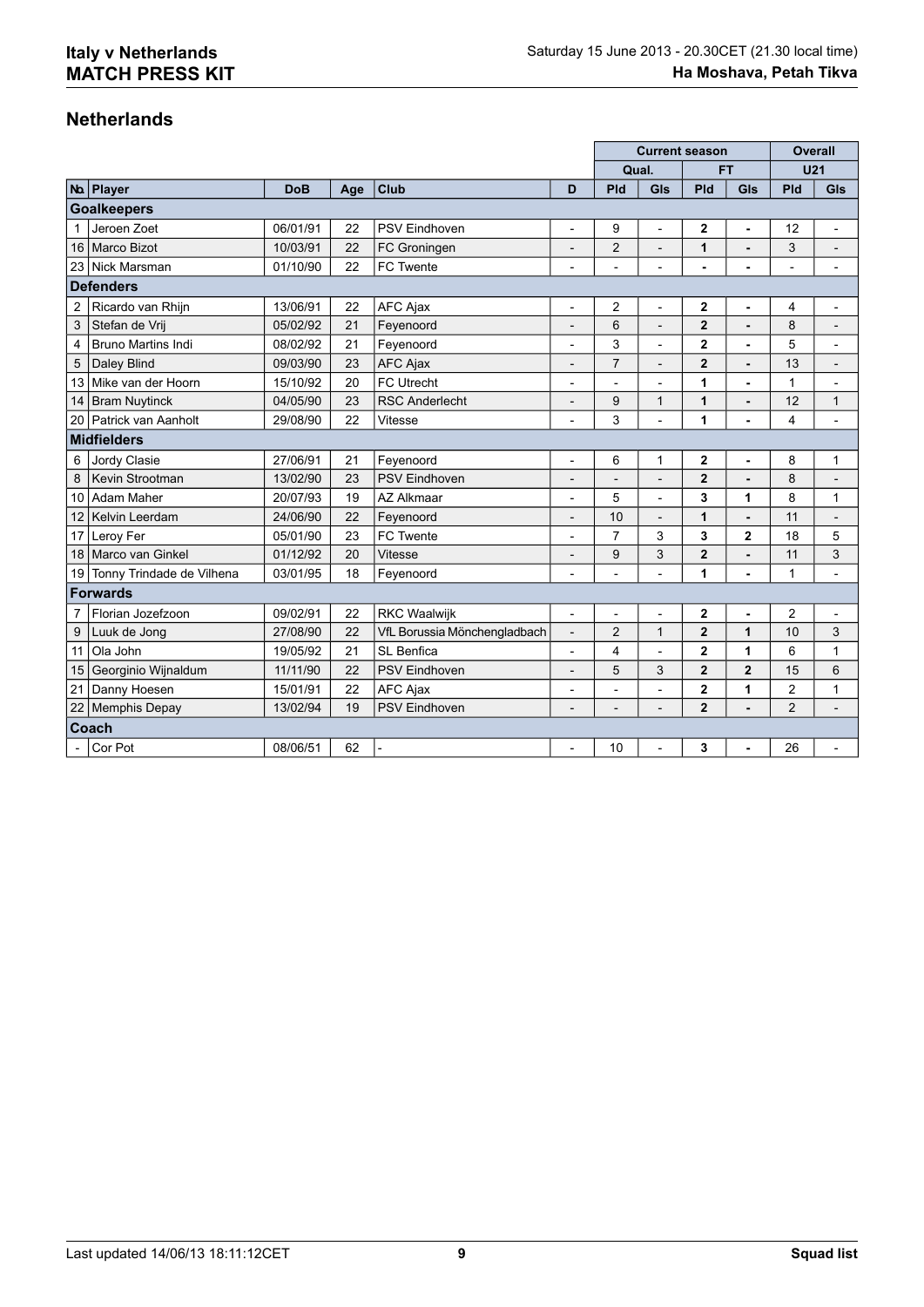# **Head coach**

# **Italy: Devis Mangia**

**Date of birth:** 6 June 1974 **Nationality:** Italian **Playing career:** - **Coaching career:** AS Varese, S.S. Tritium, ASDC Ivrea, Valenzana Calcio, US Città di Palermo, Italy Under-21s (since July 2012)

• A goalkeeper at Milanese amateur club FC Enotria 1908 when growing up, he quit aged 20 "when I understood I wouldn't make it a long way". Soon started to coach the youth teams at the same club before continuing to work with young players for several amateur clubs in the north of Italy.

• Appointed by Varese in 2010 to coach the youth side, he was promoted to the first team in October that year and led the club to Serie C2 – the Italian fourth tier – with two consecutive promotions.

• A fervent admirer of Arrigo Sacchi, he coached three more teams in the lower divisions, before returning to Varese – who had reached Serie B in his absence – to coach their Primavera youth team. Led an unheralded side to the Scudetto Primavera final, which they eventually lost to AS Roma in extra time.

• Appointed by Palermo to work with their Primavera side the following season, he was promoted to the first team just before the campaign started, replacing the dismissed Stefano Pioli. Was then sacked himself in December despite starting with six wins in as many home games.

• In July 2012 was appointed as U21 coach, replacing the UC Sampdoria-bound Ciro Ferrara, midway through the qualifying campaign and led the Azzurrini to the finals by beating Sweden in the play-offs.

# **Netherlands: Cor Pot**

**Date of birth:** 8 June 1951

#### **Nationality:** Dutch

**Playing career:** Sparta Rotterdam, MVV Maastricht, HFC Haarlem, SBV Excelsior, Fortuna Vlaardingen **Coaching career:** SVB Excelsior (assistant), Feyenoord (assistant and youth), VV Wilhemus, RBC Roosendaal, NAC Breda, SBV Excelsior, Al-Masry Club, Telstar (assistant), 1. FC Dynamo Dresden (technical director), Netherlands (youth coach, head scout), FC Zenit St Petersburg (assistant), Netherlands Under-21s

• A striker, Pot came through the Sparta Rotterdam youth academy and made his professional debut in 1970/71 at the club. He continued his career with MVV, Haarlem, Excelsior and Vlaardingen before hanging up his boots in 1981.

• After assistant coach roles with Excelsior and Feyenoord, he became head coach at amateur side VV Wilhelmus before moving on to Roosendaal, Breda, Excelsior, and Egyptian side Al-Masry. He also held the post of technical director at German club Dynamo Dresden.

• In 2002, Pot joined the Royal Netherlands Football Association (KNVB), becoming youth coach and head scout, while also succeeding Wim Koevermans as U21 coach for the 2003/04 season. Pot's tenure laid the foundations for Foppe de Haan's successful Jong Oranje, who won back-to-back European titles in 2006 and 2007.

• He moved to Zenit as assistant to Dick Advocaat in 2006, winning the Russian championship, the UEFA Cup and UEFA Super Cup there before returning to the KNVB in 2009. After succeeding De Haan, he has now led the Jong Oranje to their first final tournament since winning it in 2007.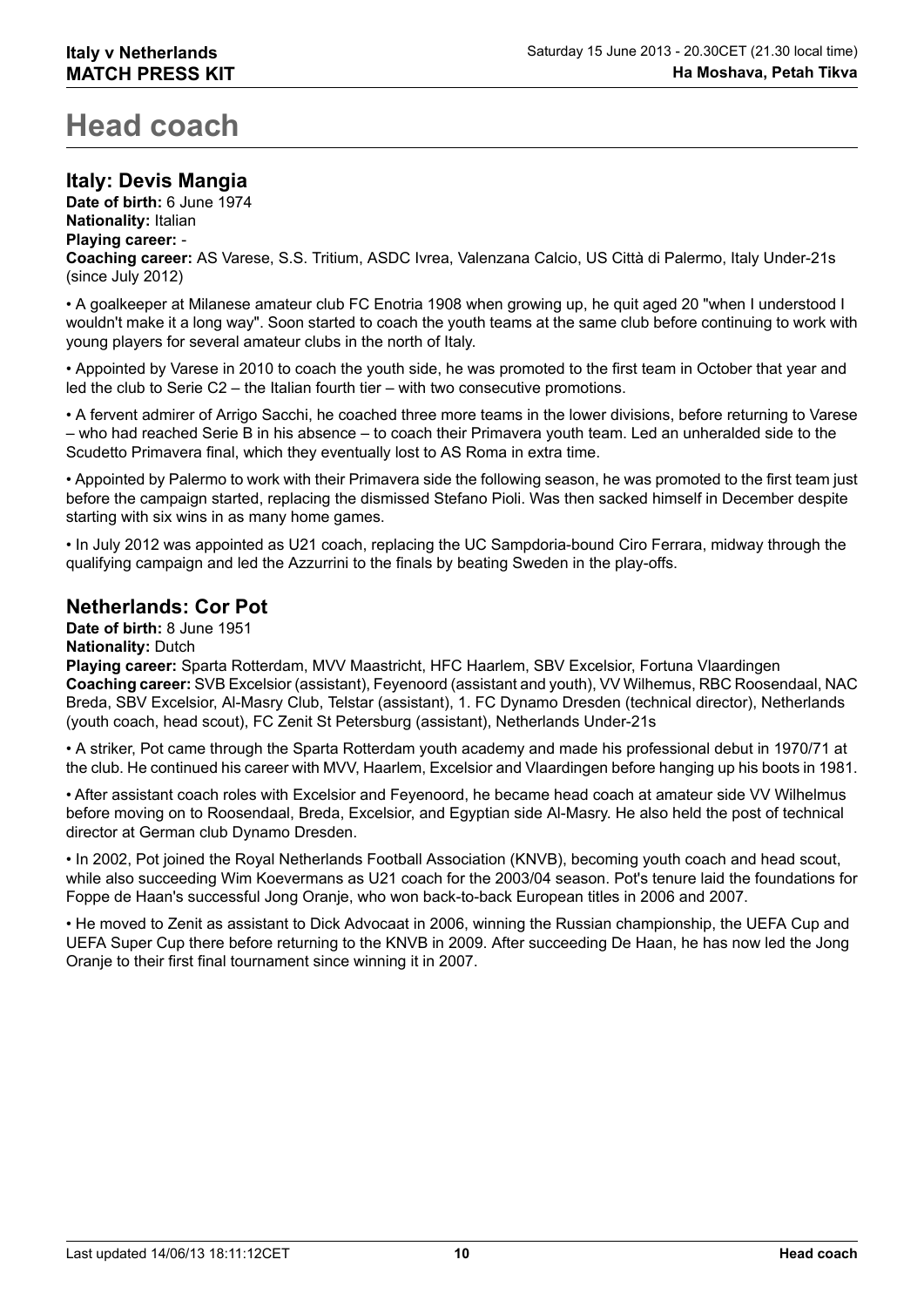# **Match officials**

| <b>Referee</b>                       | Ovidiu Hategan (ROU)                         |
|--------------------------------------|----------------------------------------------|
| <b>Assistant referees</b>            | Sandro Pozzi (SUI), Haralds Gudermanis (LVA) |
| <b>Additional assistant referees</b> | Kenn Hansen (DEN), Miroslav Zelinka (CZE)    |
| <b>Fourth official</b>               | Roland Brandner (AUT)                        |
| <b>UEFA Delegate</b>                 | Kazimierz Oleszek (POL)                      |
| <b>UEFA Referee observer</b>         | Hugh Dallas (SCO)                            |
|                                      |                                              |

## **Referee**

| Name              | Date of birth   | Under-21 matches |
|-------------------|-----------------|------------------|
| Ovidiu<br>Hategan | 7/1980<br>14/07 |                  |

#### **UEFA European Under-21 Championship matches featuring teams from the two countries involved in this match**

| <b>Date</b> | <b>Competition</b> | <b>Stage</b> | Home  | Awav               | <b>Result</b> | Venue           |
|-------------|--------------------|--------------|-------|--------------------|---------------|-----------------|
| 08/06/13    | U21                | GS           | Italv | Israel             | $4 - 0$       | <b>Tel Aviv</b> |
| 12/06/13    | U21                | GS           | Spain | <b>Netherlands</b> | $3-0$         | Petah Tikva     |
| 08/06/13    | U21                | GS           | Italv | Israel             | 4-0           | <b>Tel Aviv</b> |
| 12/06/13    | U21                | GS           | Spain | <b>Netherlands</b> | 3-0           | Petah Tikva     |

#### **Other matches**

| <b>Date</b> | <b>Competition</b> | <b>Stage</b> | Home           | Awav   | <b>Result</b> | <b>Venue</b>       |
|-------------|--------------------|--------------|----------------|--------|---------------|--------------------|
| 12/10/12    | U21                | РC           | Czech Republic | Russia | 0-2           | Jablonec nad Nisou |
| 12/10/12    | U21                | PC           | Czech Republic | Russia | 0-2           | Jablonec nad Nisou |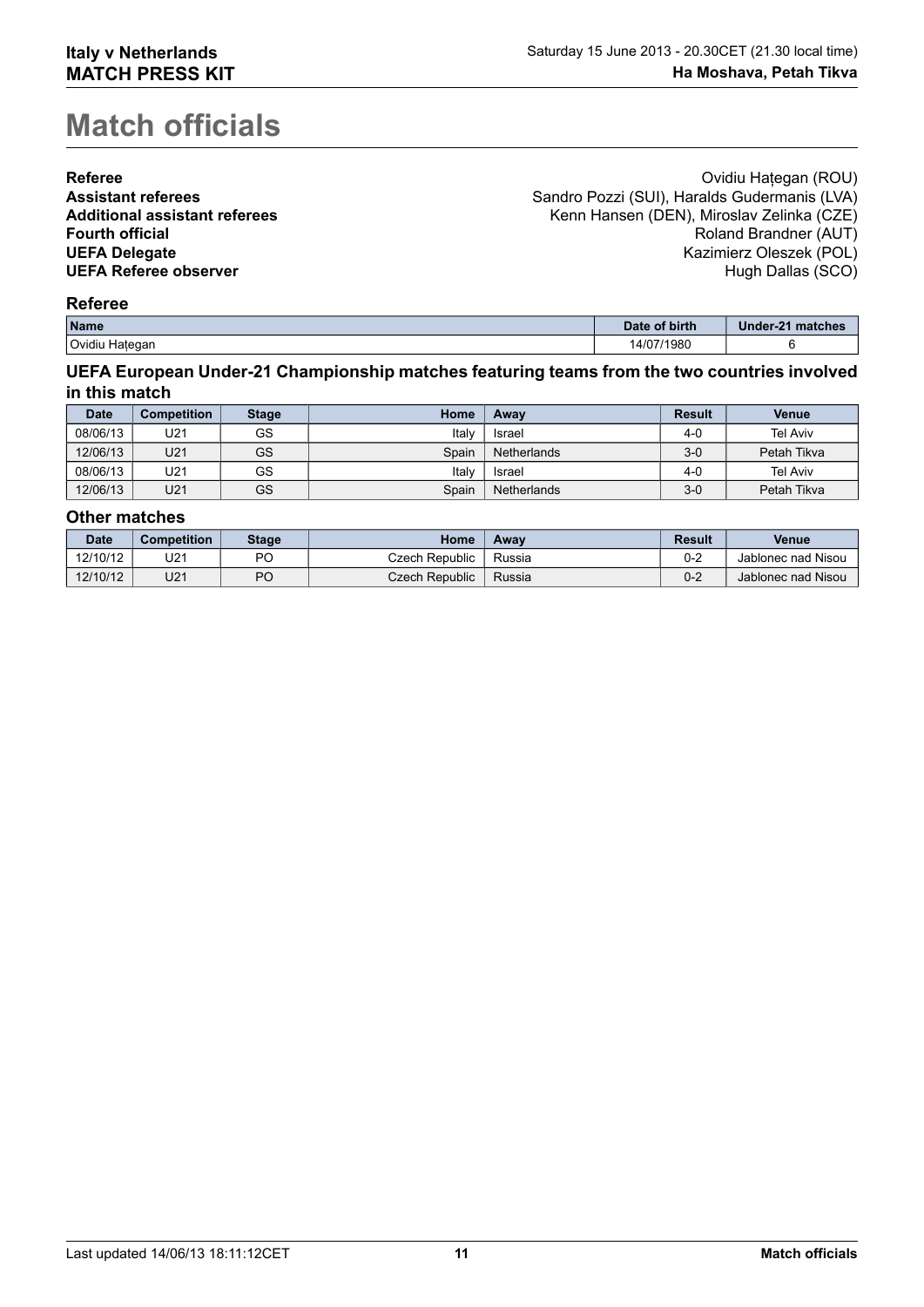# **Match-by-match lineups**

# **Italy**

# **Final tournament Group A**

### **Standings**

|              | Pld                       | W      | D                             |              | <b>GF</b> | <b>GA</b> | Pts             |
|--------------|---------------------------|--------|-------------------------------|--------------|-----------|-----------|-----------------|
| <b>Italy</b> |                           | ◠      |                               | 0            | v         |           |                 |
| Norway       | r<br>$\ddot{\phantom{0}}$ |        | ◠<br>-                        | υ            | 6         | 4         | G               |
| Israel       | r<br>د.                   |        |                               |              | ∽<br>ັ    |           | $\Delta$        |
| England      | c<br>u                    | ◠<br>v | $\overline{\phantom{0}}$<br>v | $\sim$<br>ູບ |           | -<br>5    | $\sqrt{2}$<br>υ |

#### **Matchday 1** (05/06/13)

**England 0-1 Italy**

**Goals:** 0-1 Insigne 79

**Italy:** Bardi, Donati, Biraghi, Verratti, Caldirola, Florenzi, Marrone (Rossi 87), Immobile (Gabbiadini 60), Insigne, Bianchetti, Borini (Destro 78)

### **Matchday 2** (08/06/13)

**Italy 4-0 Israel Goals:** 1-0 Saponara 18, 2-0 Gabbiadini 42, 3-0 Gabbiadini 53, 4-0 Florenzi 71 **Italy:** Bardi, Donati, Biraghi, Verratti (Sansone 70), Caldirola, Florenzi, Immobile, Insigne (Rossi 40), Gabbiadini (Destro 57), Bianchetti, Saponara

#### **Matchday 3** (11/06/13)

#### **Norway 1-1 Italy**

**Goals:** 1-0 Strandberg 90(pen), 1-1 Bertolacci 90+4

**Italy:** Bardi, Donati, Capuano, Caldirola, Destro (Gabbiadini 72), Sansone, Paloschi, Saponara (Bertolacci 46), Regini, Rossi (Florenzi 61), Crimi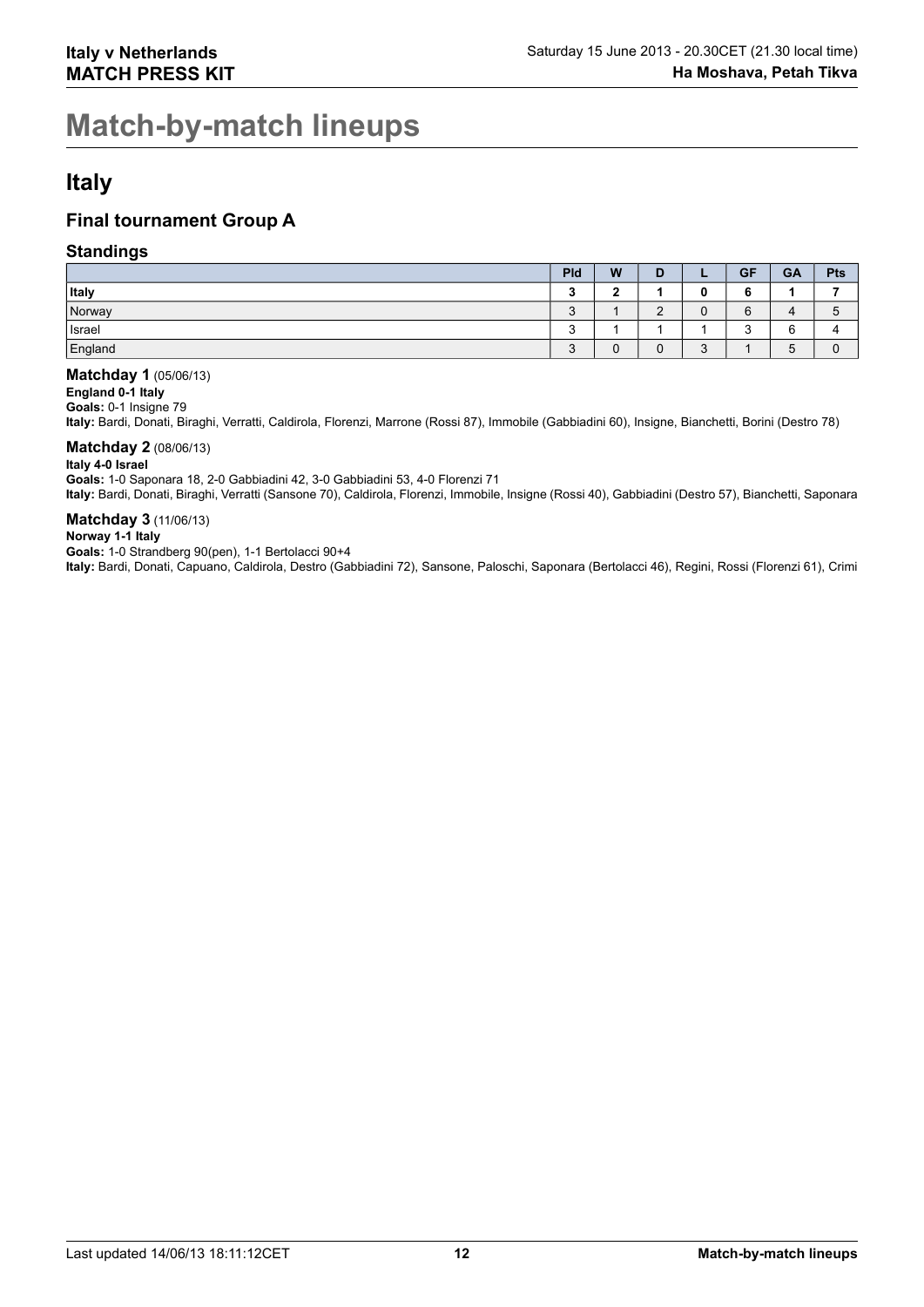# **Netherlands**

# **Final tournament Group B**

#### **Standings**

|             | Pld         | W         | D      | -                  | <b>GF</b> | GA            | <b>Pts</b> |
|-------------|-------------|-----------|--------|--------------------|-----------|---------------|------------|
| Spain       | ົ<br>J      | ⌒         | ⌒<br>ັ | ⌒<br>U             | -         |               | ◠          |
| Netherlands | ≏<br>◡      | $\bullet$ | 0      |                    | o         | o             |            |
| Germany     | $\sim$<br>J |           | ⌒<br>ັ | $\sim$<br><u>.</u> |           | ∽<br>ັບ       | ◠          |
| Russia      | $\sim$<br>J | ⌒         | ◠<br>υ | ີ<br>ر             |           | $\Omega$<br>o |            |

#### **Matchday 1** (06/06/13)

#### **Netherlands 3-2 Germany**

**Goals:** 1-0 Maher 24, 2-0 Wijnaldum 38, 2-1 Rudy 47(pen), 2-2 Holtby 81, 3-2 Fer 90

**Netherlands:** Zoet, Van Rhijn, De Vrij, Martins Indi, Blind, Strootman, L. de Jong, Maher (Fer 82), John (Depay 82), Wijnaldum (Jozefzoon 68), Van Ginkel

# **Matchday 2** (09/06/13)

**Netherlands 5-1 Russia**

**Goals:** 1-0 Wijnaldum 39, 2-0 L. de Jong 61, 2-1 Cheryshev 65, 3-1 John 69, 4-1 Hoesen 83, 5-1 Fer 90+2

**Netherlands:** Zoet, Van Rhijn, De Vrij, Martins Indi, Blind, Strootman (Clasie 77), L. de Jong (Hoesen 81), Maher (Fer 73), John, Wijnaldum, Van Ginkel

#### **Matchday 3** (12/06/13)

#### **Spain 3-0 Netherlands**

**Goals:** 1-0 Morata 26, 2-0 Isco 32, 3-0 Álvaro Vázquez 90+1

**Netherlands:** Bizot, Clasie, Jozefzoon, Leerdam, Van Der Hoorn, Nuytinck, Fer, Trindade de Vilhena (Maher 71), Van Aanholt, Hoesen, Depay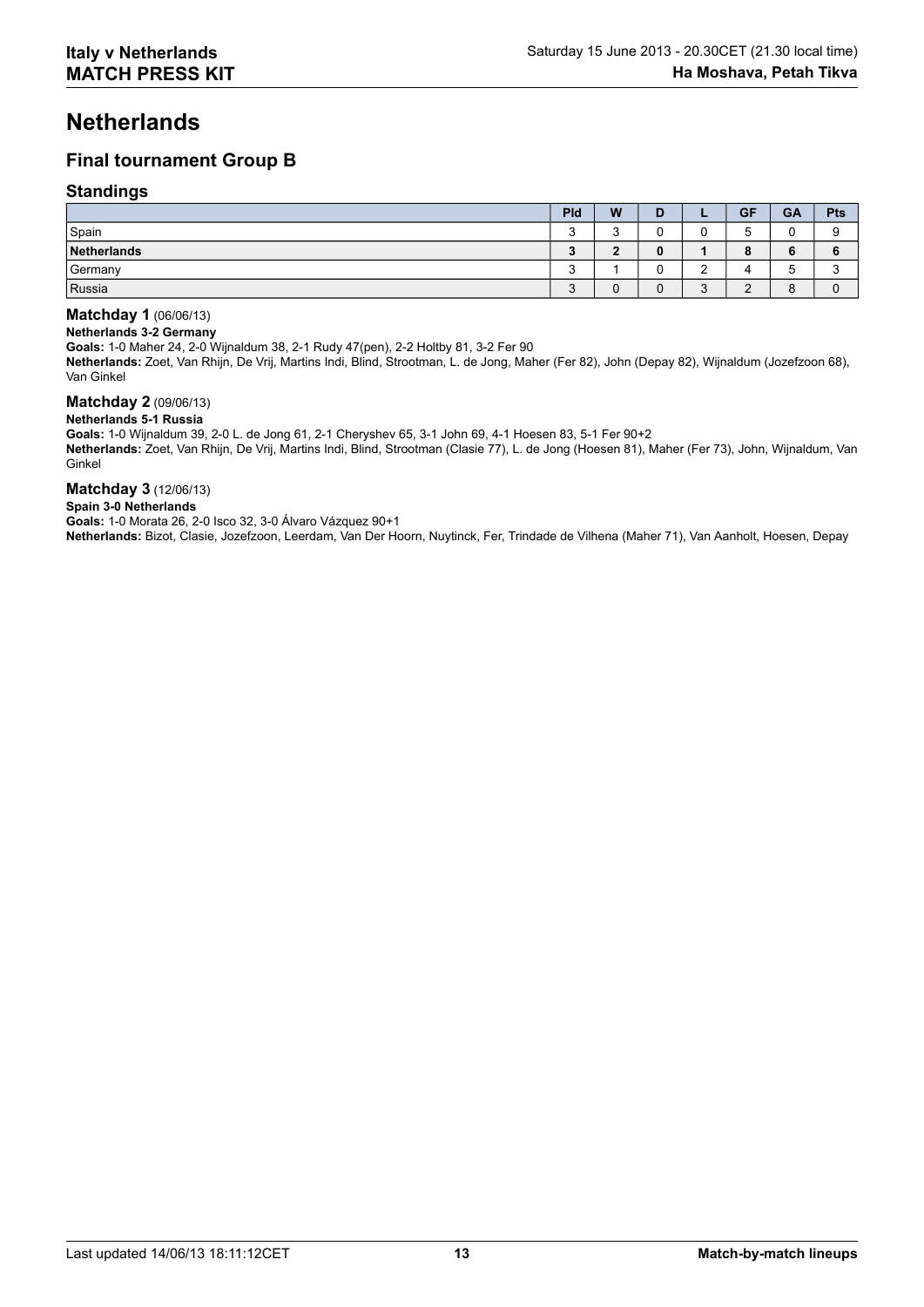# **Competition facts**

#### **Under-21 historical statistics (competitive matches)**

#### **Champions (hosts)**

2011 Spain (Denmark)\* 2009 Germany (Sweden)\* 2007 Netherlands (Netherlands)\* 2006 Netherlands (Portugal)\* 2004 Italy (Germany)\* 2002 Czech Republic (Switzerland)\* 2000 Italy (Slovakia) 1998 Spain (Romania) 1996 Italy (Spain) 1994 Italy (France) 1992 Italy 1990 USSR 1988 France 1986 Spain 1984 England 1982 England 1980 USSR 1978 Yugoslavia

\*Current format

### **Leading scorers**

#### **All-time**

**15** Lampros Choutos (Greece), Tomáš Pekhart (Czech Republic) **14** Roy Makaay (Netherlands), Klaas-Jan Huntelaar (Netherlands)

#### **In a final tournament since 2000**

**7** Marcus Berg (Sweden, 2009)

**5** Adrián López (Spain, 2011)

**4** Andrea Pirlo (Italy, 2000), Alberto Gilardino (Italy, 2004), Klaas Jan Huntelaar (Netherlands, 2006), Maceo Rigters (Netherlands, 2007), Johan Elmander (Sweden, 2004)

**3** Ola Toivonen (Sweden, 2009), Robert Acquafresca (Italy, 2009), Thomas Kahlenberg (Denmark, 2006) Leroy Lita (England, 2007), Massimo Maccarone (Italy, 2002), Giorgio Chiellini (Italy, 2007), Nicky Hofs (Netherlands, 2006), Hugo Almeida (Portugal, 2004), Markus Rosenberg (Sweden, 2004)

#### **Leading scorers per U21 campaign (qualifying to final) since 1990**

2011: 10 Tomáš Pekhart (Czech Republic)

2009: 8 Robert Acquafresca (Italy)

2007: 4 Theo Walcott (England), Maceo Rigters (Netherlands), Igor Denisov (Russia), Nikita Bazhenov (Russia), Dragan Mrdja (Serbia)

- 2006: 14 Klaas Jan Huntelaar (Netherlands)
- 2004: 11 Alberto Gilardino (Italy)
- 2002: 9 Ricardo Cabanas (Switzerland)
- 2000: 15 Lampros Choutos (Greece)
- 1998: 9 Steffen Iversen (Norway)
- 1996: 10 Roy Makaay (Netherlands), Ole Gunnar Solskjær (Norway)
- 1994: 8 Nicolas Ouedec (France), Nelson Antonio Soares Gama (Portugal)
- 1992: 9 Peter Møller (Denmark)
- 1990: 9 Igor Kolyvanov (USSR)

### **Biggest win:**

#### **All-time**

14-0: Spain v San Marino 08/02/2005 2006 qualifying group stage, Santo Domingo, El Ejido

#### **Final tournament**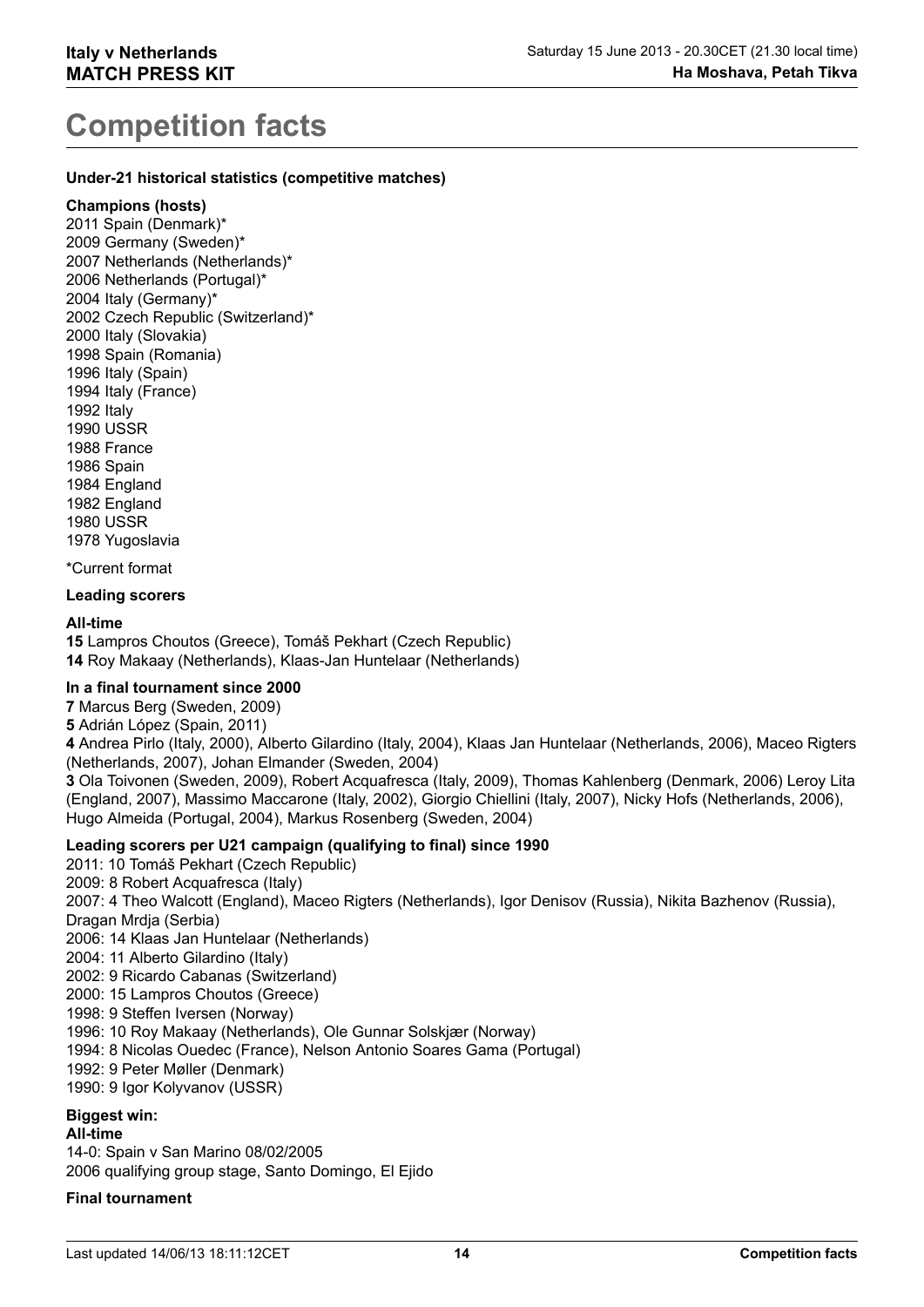6-0: England v Turkey 29/05/2000 2000 final tournament group stage, Tehelné Pole Stadium, Bratislava

#### **Final**

4-0: Germany v England 29/06/2009 2009, Malmö New Stadium, Malmo, Sweden

# **Most goals in a game:**

14: Spain 14-0 San Marino 08/02/2005 2006 qualifying group stage, Santo Domingo, El Ejido

#### **Final tournament**

7: Czech Republic 4-3 Croatia 01/06/2000 2000 group stage, Mestský Stadium, Trencin, Slovakia

#### **Final**

8: Yugoslavia 4-4 German Democratic Republic 31/05/1978 (second leg, Yugoslavia won 5-4 on agg), Mostar, Yugoslavia

#### **Record attendance:**

42,000: Turkey 1-1 Germany 18/11/2003 2004 qualifying play-off, Sükrü Saraçoglu Stadium, Istanbul

#### **Final tournament**

35,500: Italy 1-1 Spain (Italy won 5-4 on pens) 31/05/1996 1996 final, Olímpico de Montjuïc, Barcelona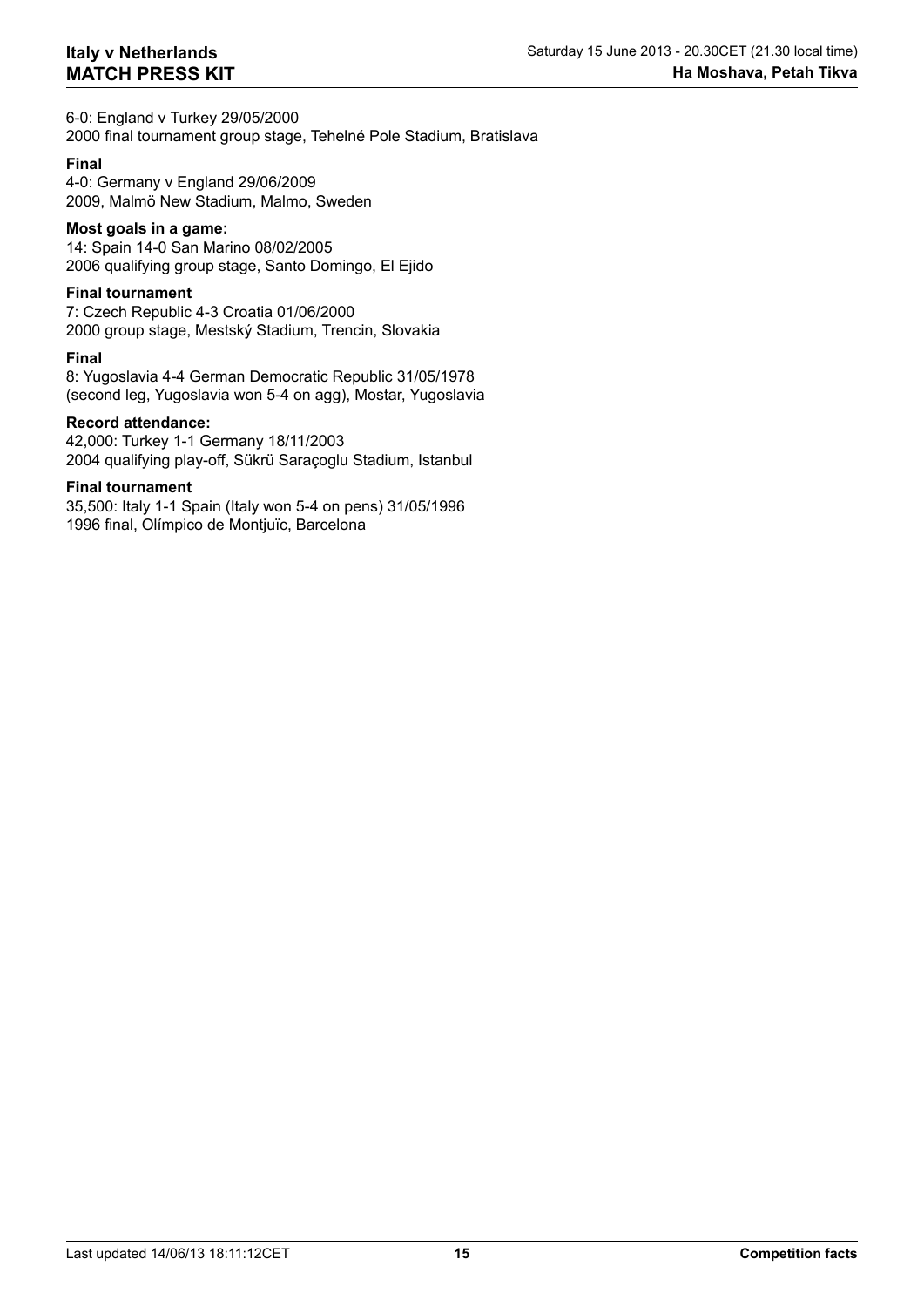# **Competition information**

• **Eligibility:** Players are eligible to play in the competition if they were born on or after 1 January 1990.

• **Qualifying:** Qualifying began on 25 March 2011 and ran until 16 October 2012 with a group stage followed by play-offs to determine which seven nations joined Israel, who qualified automatically as hosts, at the eight-team final tournament.

• **How the 2013 finals works:** The group stage was based on a league system (three points for a win, one for a draw, none for a defeat). There were two groups of four, with the top two from each progressing to the semi-finals (A1 v B2 and B2 v A1) where it becomes a knockout competition (extra time and then penalties apply).

• **Disciplinary information:** Yellow cards that did not result in a suspension expired at the end of the group stage and were not carried forward to the semi-finals.

• **Top scorer:** adidas will award a golden boot to the leading scorer at the tournament after the final, along with silver and bronze boots for the players finishing second and third in the scoring chart.

• **Official ball:** The official match ball of the tournament was unveiled during the finals draw in November. Made by adidas, it features the blue and white colours of hosts Israel and its design has the same thermally bonded triangular patterns as the adidas Tango 12, match ball of UEFA EURO 2012.

• **Official song:** Former player Eyal Golan collaborated with some of Israel's best musicians to help produce Always My Number 1, the official tune of the finals. The 42-year-old sung it at the opening ceremony at the Netanya Municipal Stadium on 5 June; it is played at every match.

• **Match officials:** Six referees were chosen to officiate in Israel: Ivan Bebek (Croatia), Antony Gautier (France), Paweł Gil (Poland), Ovidiu Hategan (Romania), Matej Jug (Slovenia) and Serhiy Boiko (Ukraine). Also, for the first time at an Under-21 finals, there will be a team of additional assistant referees.

• **Trophy:** The original trophy, which is used for the official presentation ceremony at the final, remains in UEFA's keeping at all times. A full-size replica is awarded to the winning association. Each association that competes in the final tournament will receive a commemorative plaque.

• **Medals:** 35 gold medals are presented to the winning team and 35 silver medals to the runners-up. The teams beaten in the semi-finals will each receive 35 bronze medals.

• **Ambassadors:** Avi Nimni and Eli Ohana are the tournament's two ambassadors. With over 130 caps between them, they are two of Israel's foremost former players. Nimni is also Maccabi Tel-Aviv FC's all-time leading goalscorer while Ohana won the European Cup Winners' Cup in 1988 with KV Mechelen.

• **UEFA.com:** A team of reporters in Israel will provide unrivalled coverage in ten languages, with live coverage, player interviews, full statistics and video. There is also full social media coverage including dedicated Twitter (@UEFAUnder21) and Facebook (https://www.facebook.com/under21) pages.

• **Next finals:** The Czech Republic were selected as hosts of the 2015 UEFA European Under-21 Championship finals at the UEFA Executive Committee meeting on 20 March 2012. Players are eligible to play in the competition if they were born on or after 1 January 1992.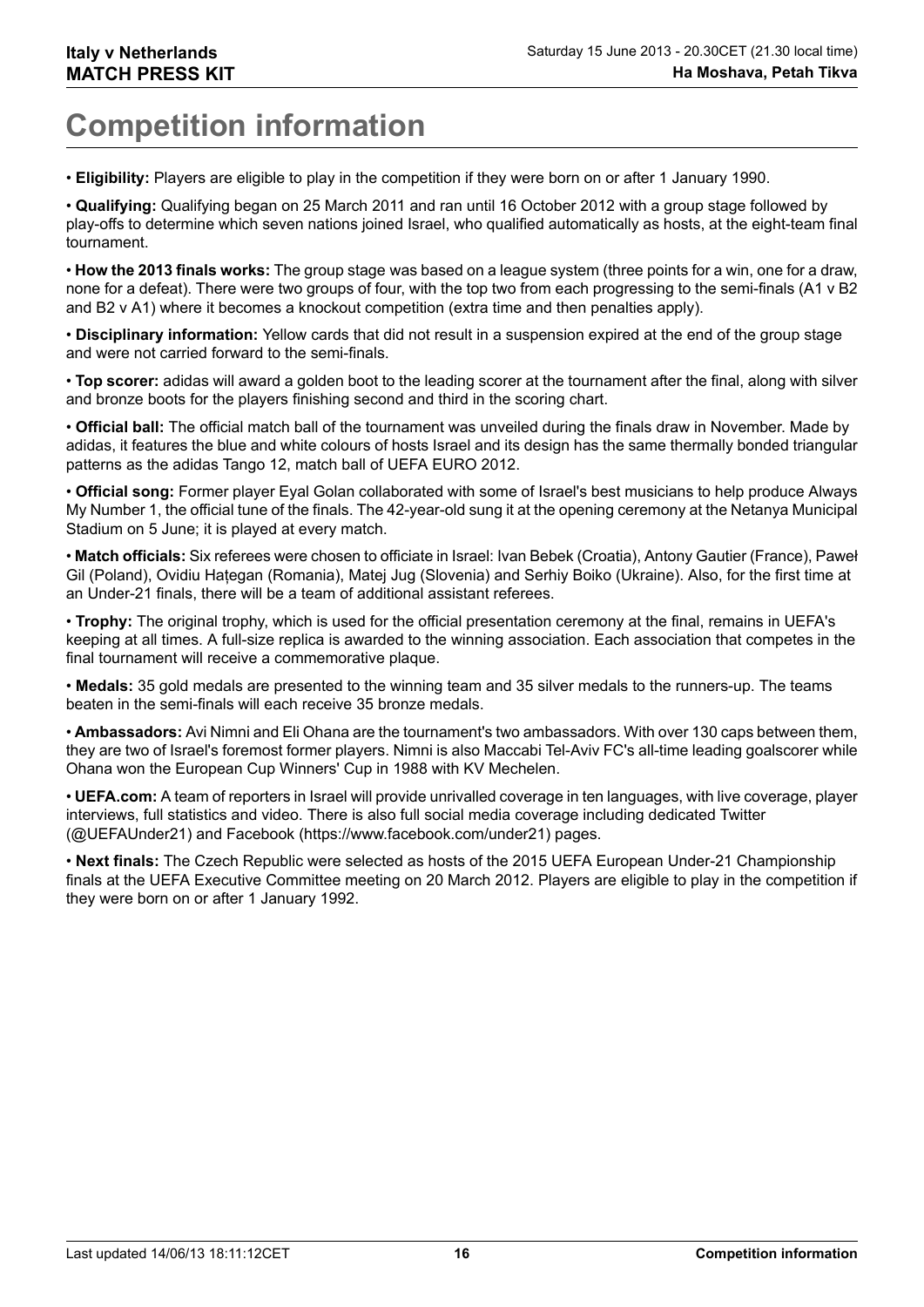# **Tournament schedule**

# **Group A**

|              | Pld           | W      | D           | -           | <b>GF</b>           | GA          | <b>Pts</b> |
|--------------|---------------|--------|-------------|-------------|---------------------|-------------|------------|
| <b>Italy</b> | c<br>J        | $\sim$ |             | ∽<br>ີ      | 6                   |             | -          |
| Norway       | $\Omega$<br>N |        | $\sim$<br>- | ∽<br>u      | 6                   | 4           | ა          |
| Israel       | ◠<br>u        |        |             |             | $\overline{ }$<br>ູ | ∽<br>∽<br>◡ |            |
| England      | ◠<br>$\sim$   |        | ⌒<br>U      | $\sim$<br>J |                     | 5           |            |

# **Group B**

|                                    | Pld             | W           | D |                               | <b>GF</b>     | <b>GA</b> | <b>Pts</b>  |
|------------------------------------|-----------------|-------------|---|-------------------------------|---------------|-----------|-------------|
| Spain                              | $\epsilon$<br>J | ີ<br>u      |   | ີ                             | -<br>∽<br>ັ   | υ         |             |
| Netherlands                        | ◠<br>J          | $\sim$<br>- |   |                               | $\Omega$<br>О | 6         | $\sim$<br>6 |
| Germany                            | ى               |             |   | $\overline{\phantom{a}}$<br>_ |               | Ð         |             |
| Russia<br>$\overline{\phantom{a}}$ | c<br>J          | c           |   | ⌒<br>ີ                        | c             | 8         |             |

#### **Top scorers**

| 3 - Álvaro Morata (ESP)       | 1 - Riccardo Saponara (ITA)   |
|-------------------------------|-------------------------------|
| 2 - Manolo Gabbiadini (ITA)   | 1 - Patrick Herrmann (GER)    |
| 2 - Georginio Wijnaldum (NED) | 1 - Ola John (NED)            |
| 2 - Leroy Fer (NED)           | 1 - Lorenzo Insigne (ITA)     |
| 2 - Sebastian Rudy (GER)      | 1 - Adam Maher (NED)          |
| 1 - Danny Hoesen (NED)        | 1 - Jo Inge Berget (NOR)      |
| 1 - Andrea Bertolacci (ITA)   | 1 - Denis Cheryshev (RUS)     |
| 1 - Alon Turgeman (ISR)       | 1 - Marcus Pedersen (NOR)     |
| 1 - Alan Dzagoev (RUS)        | 1 - Alessandro Florenzi (ITA) |
| 1 - Ofir Krieff (ISR)         | 1 - Harmeet Singh (NOR)       |
| 1 - Nir Biton (ISR)           | 1 - Craig Dawson (ENG)        |
| 1 - Fredrik Semb Berge (NOR)  | 1 - Lewis Holtby (GER)        |
| 1 - Álvaro Vázquez (ESP)      | $1 - \text{Isco (ESP)}$       |
| 1 - Luuk de Jong (NED)        | 1 - Stefan Strandberg (NOR)   |
| 1 - Magnus Eikrem (NOR)       |                               |